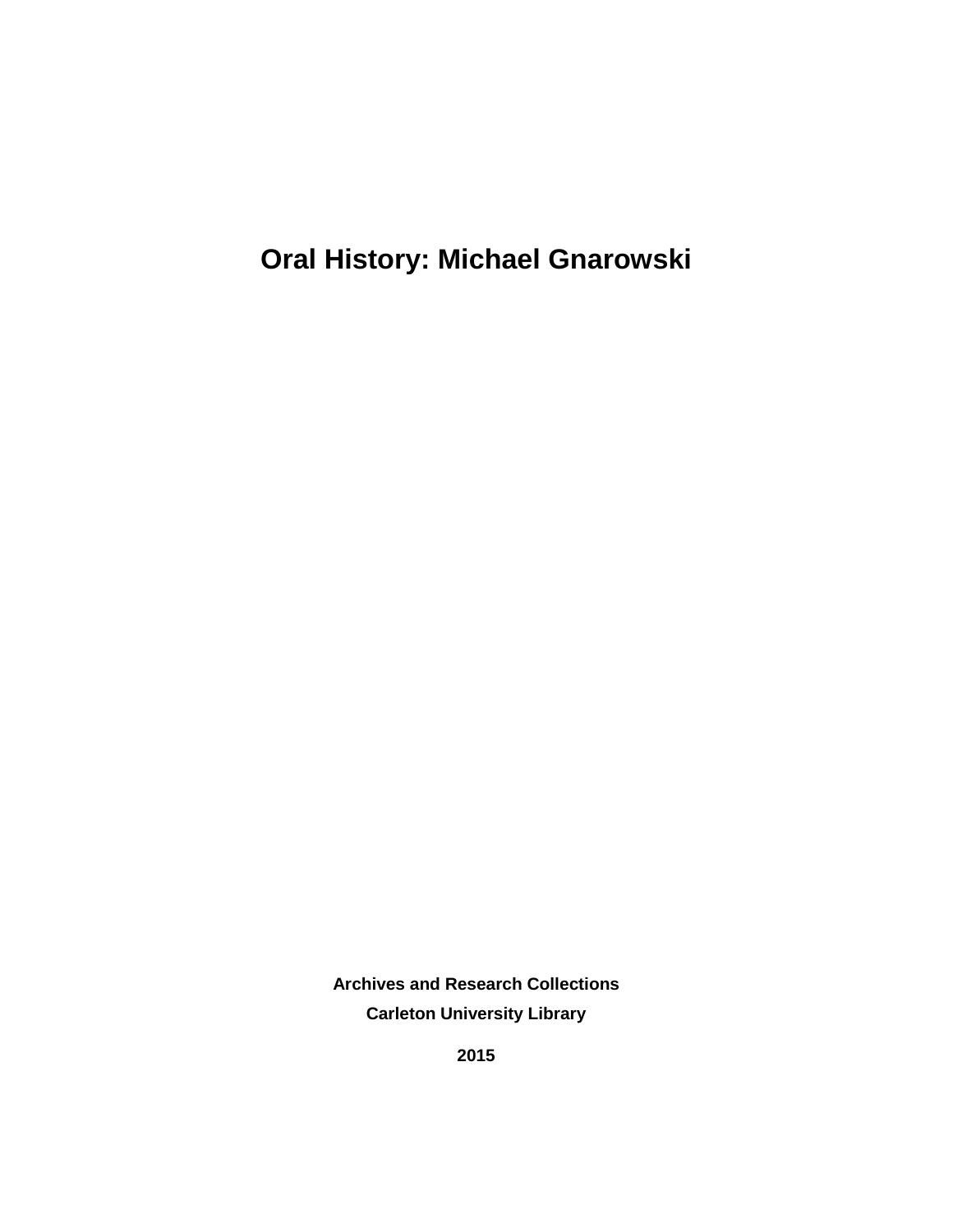### **An Oral History with Michael Gnarowski**

Narrator: Michael Gnarowski Researcher: Patti Harper Date: February 17, 2015 Session: 3/3

### **Abstract**

Michael Gnarowski is a Canadian poet and Professor of modern Canadian poetry, teaching at Carleton University, the University of Ottawa, Lakehead, and Sir George Williams University. Beginning in 1972. Gnarowski served as the editor of the Carleton Library Series which published important works of Canadian literature.

Gnarowski had a long career which also included the publishing and co-editing of various literary magazines including, *Yes, Le Chien d'or/The Golden Dog*, and *Tecumseh Press*. This session covers the development of *The Golden Dog* and *Arc* poetry magazine, as well as Gnarowski's career generally.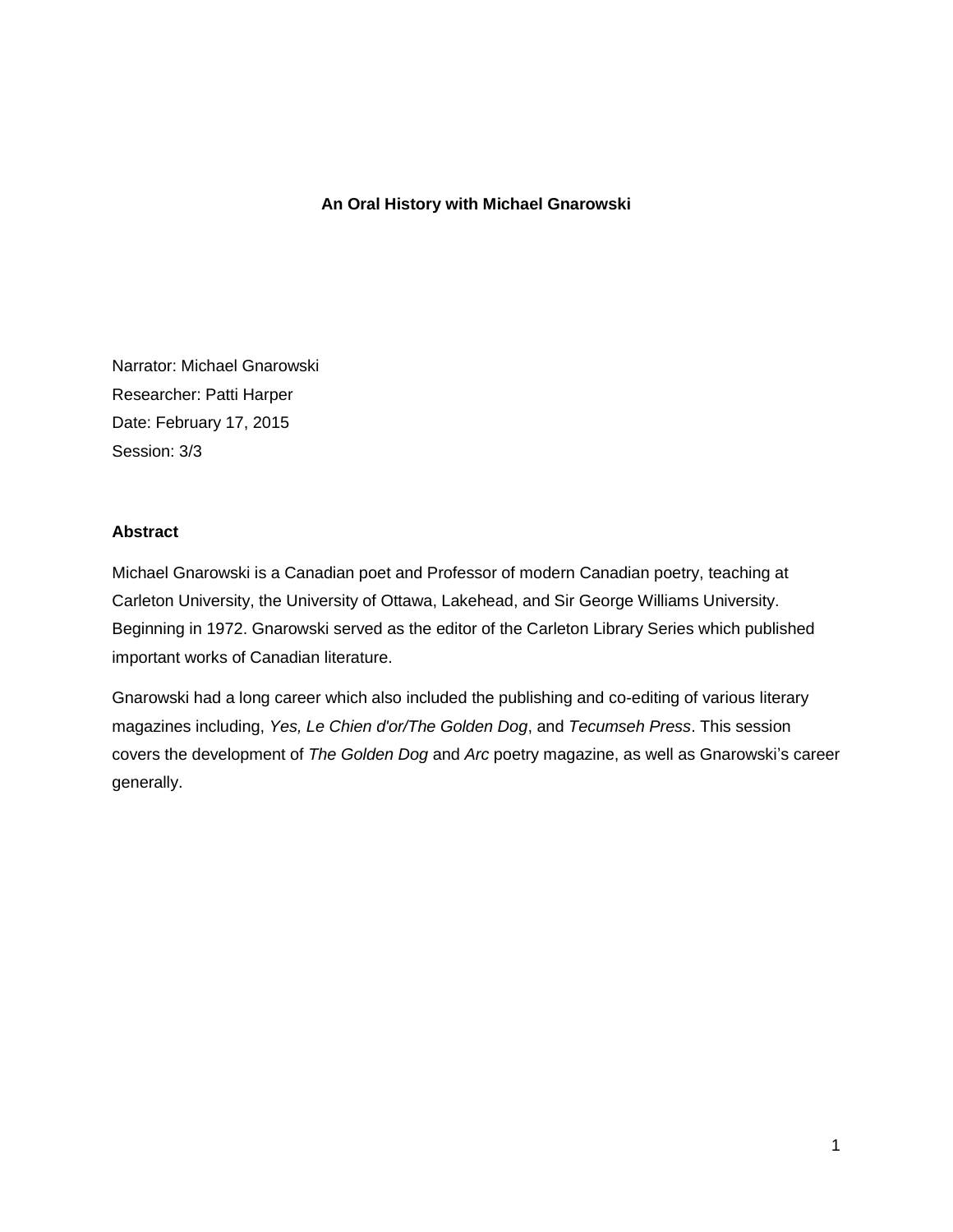**Patti: "Hi this is Patti Harper, I'm here with Michael Gnarowski on February 17th, 2015 and we're conducting our third interview. Hi Michael."**

Michael: "Hi Patti."

**Patti: "So I think today we will do a little wrapping up and talk about a few things that we maybe didn't cover quite as well in the first two interviews."**

Michael: "Sure."

## **Patti: "So let's get started, one of the things I wanted to talk a little bit with you about today was why you decided to found the** *Golden Dog* **Press in 1972?"**

Michael: "Well the reason for it is very simple, we were going to move from Montreal to Ottawa, I was involved with *Delta Canada* at that point and clearly I would have to disconnect from Delta, we didn't think that it would work on a long distance basis, my associates Louis Dudek and Glen Seabrass, so we decided to break up Delta Canada and each one go our own way, as it were. They stayed in Montreal, Glen established a small press of his own, Dudek continued to publish under a new title, *DC Books*, and I founded or established the *Golden Dog* in preparation of moving to Ottawa. And also perhaps in a way, when you work with other people there comes a time when you want to say, I'd like to be doing things a little differently, and I don't want to have to be constantly having to gather consensus. This is the problem that you have sometimes in your group, you know you've got to talk for an hour about whether it's an and or ampersand, that kind of thing.

So I think it was a welcome development because we started *Delta Canada* in '65 and it ran for six years, so in '71 we decided to dissolve it, broke it up and I thought about what to do and I said, well I'm going to start my own little press. And I'd always been fascinated by that carved stone above the post office in Quebec City, which has an effigy of the golden dog gnawing on a bone, and of course there is also a great nineteenth century Canadian novel, *The Golden Dog.* And the whole business of the history of early Canada, which is all very near and dear – we'll get to that later on – to me. So I simply borrowed the golden dog idea and called my press *The Golden Dog, le Chien D'or*. I had a sense also, which was very strong in my mind, of trying to keep things bilingual or bicultural, even if it's very tenuous nevertheless it should exist there in the background. And so I took it, took the name and decided to do a couple of books to kick things off. I was still living in Montreal, we were preparing to move, I couldn't get away from Sir George Williams because I had graduate students working on their theses so we were delaying our departure, delaying our move to Ottawa.

But I established a press and I commissioned a couple of books from a printer in Ulster, in Ireland, because they had very good prices. And when we were doing *Delta*, we had done at least one book I can recall… perhaps more than one with these people called W.G. Baird and Company, so I got in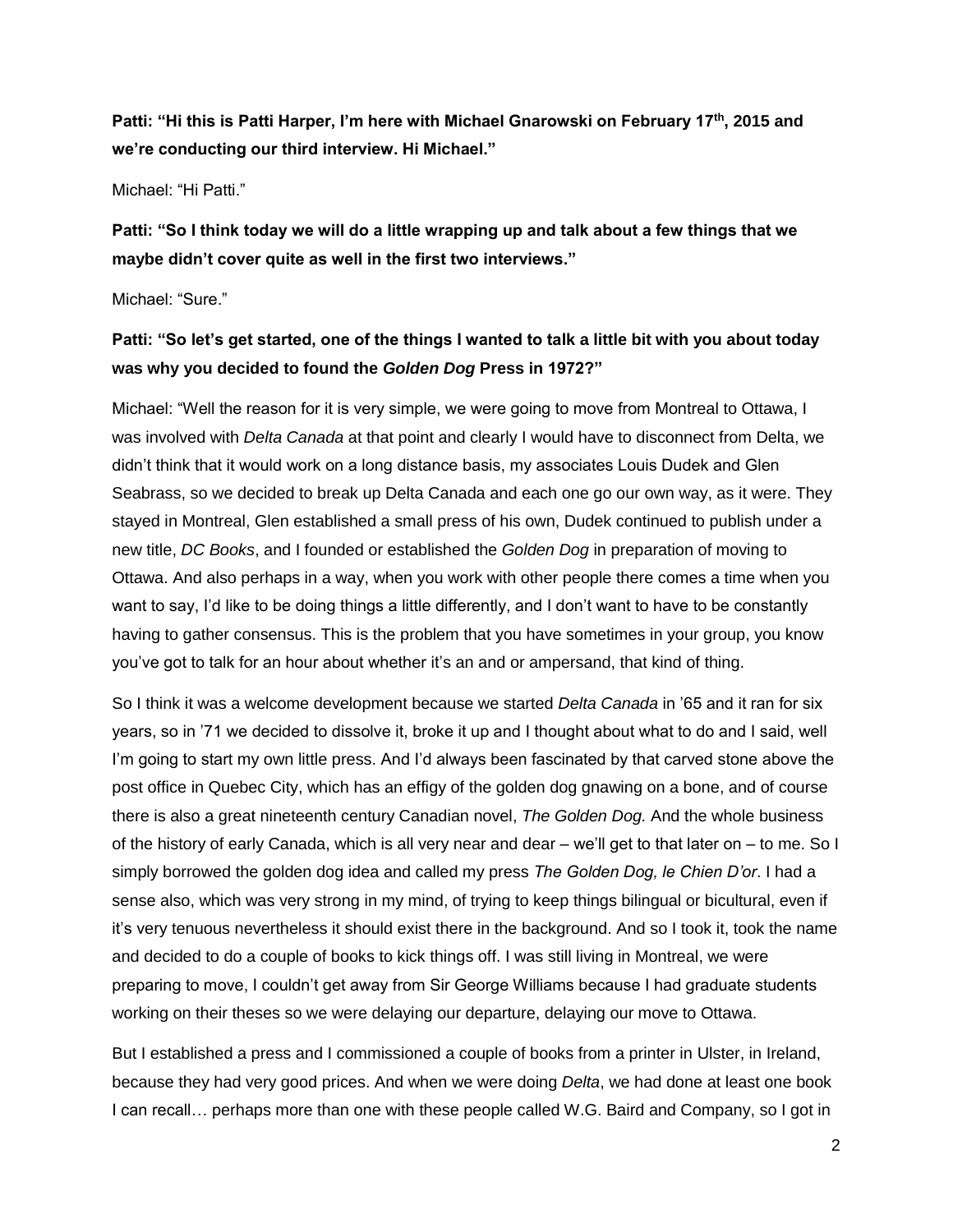touch with them. These were two little books of poetry. So I commissioned them to do this as a kind of kick-off, and there is quite a story there too, because we were working on the books and then one day I received a phone call from… they were located in Antrim. I received a phone call from them and they were quite distraught, and they said your books will be delayed. I said, "What's the problem?" They said, "Well the IRA came and destroyed our presses. So… which was a bit of drama. And they said, "But not to worry, well do the books anyway." And they did. In order to make up for lost time they shipped them by airmail, which cost them a fortune to ship these cartons of books from Antrim in Ireland to Montreal, where I picked them up at the airport. So there was a bit of drama there, and that's the kind of detail that should arise eventually in a more elaborate discussion of the Golden Dog.

So… but I've answered the question a little bit wide, I wanted to do the Golden Dog, and also I wanted to – this is an important point – I thought that in the Golden Dog I could do a certain kind of publishing, which I could do with Delta, but it wasn't really Delta's mandate or objective. And that was specifically to do early Canadian poetry, not only the newly emerging poets, but also the early poetry. Because… and I will address that question much later, my objective always has been to… I think of the literature as something that has to be looked at from the bottom up. I've never believed in cherry-picking. You know and saying, "Oh well, I want to teach Canadian literature, oh I'm not going to teach Margaret Atwood, Margaret Laurence, these are kind of in the wind now, so why teach them?" I believe that's shallow and it lacks really an understanding of cultural and literary traditions and to me you cannot do a literature, you cannot study a literature unless you have the necessary tools to know it. And you know it by reading it and by studying it, and if it hasn't been published, printed, and reprinted, then the student cannot get at it.

It is very wonderful to see when you go to the public archives, the national library, you have the special collections and look at the rare book there wearing white gloves. Students don't do that. They may do it from time to time but you can't expect to walk into an undergraduate class of fifty or sixty persons and not be able to refer them to a book which they can get at a bookstore. So the Golden Dog would give me that kind of opportunity, and it did, and I published early Canadian poetry and new Canadian poetry. So that would have been really the real kind of underpinnings of the Golden Dog."

### **Patti: "So that's how you felt this press…"**

Michael: "Fell into Carleton Library Series… I beg your pardon?"

### **Patti: "Well, how did you feel this press differentiated itself from other presses?"**

Michael: "Precisely, nobody else did… no other little press did that kind of work."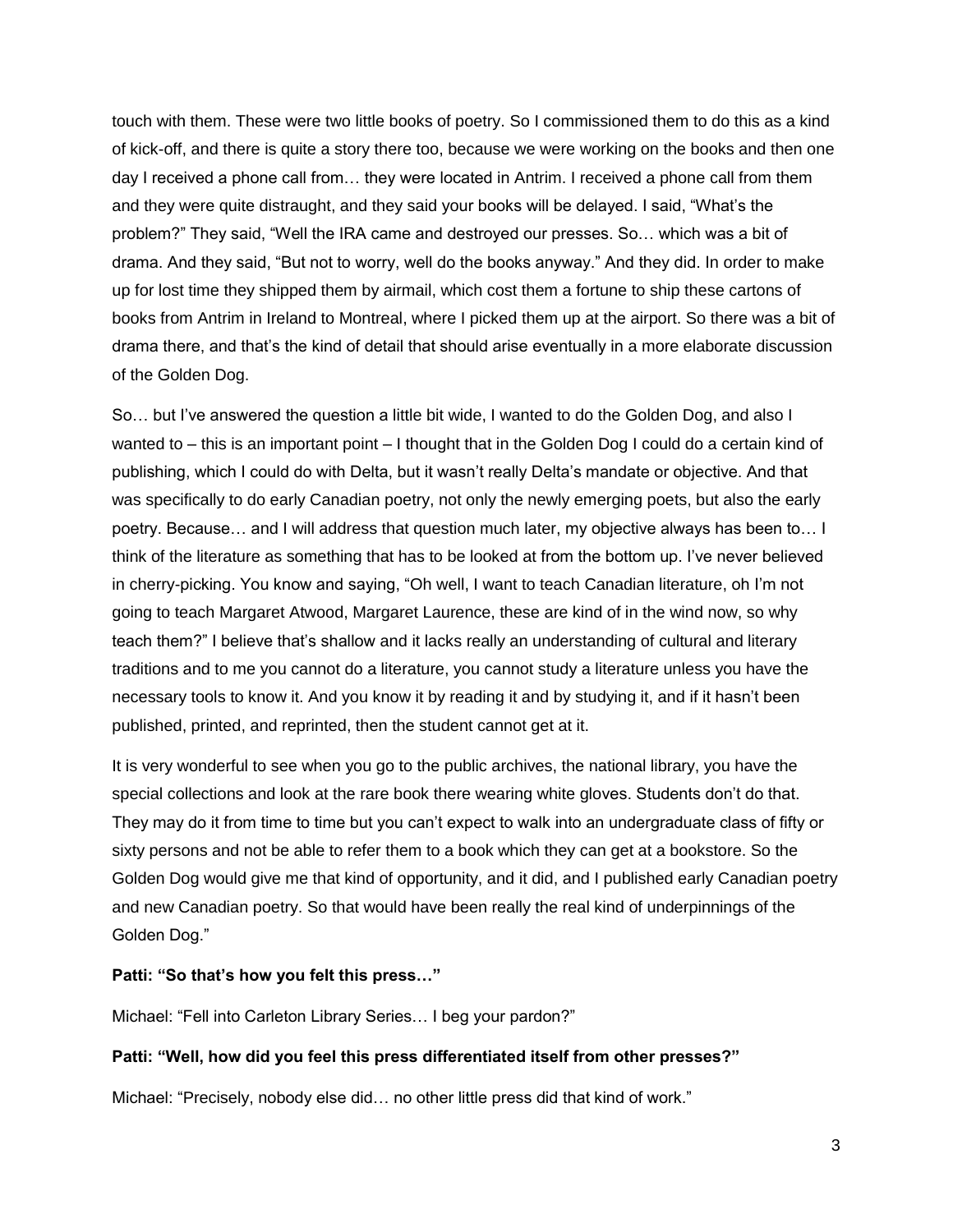## **Patti: "I had a question for you that arose from just what you were saying now, why was it important to you to have a bicultural and bilingual efforts in your publishing?"**

Michael: "I didn't publish French books, but I had… well because I suppose my Montreal background and having in a way lived there for quite a while having encountered French Canadian life and culture in an intimate way. I think I was fortunate in that I had no difficulty addressing the French language, the French presence, the French faction in Canada. Although in Montreal, curiously for many Anglophone Canadians it was still an issue, and a problem… which it should not have been. I've always felt like that was a great failing on the part of Anglophone Canada in Montreal, the Anglo ascendance as I called it. Who felt like they had a privileged existence there, and did not have to learn French, did not have to relate to French Canadians.

I was always baffled by the fact, my friends who I had mentioned to you before, well known Canadians, and important contributors to Canadian heritage, people like Hugh MacLennan, Frank Scott, and others… never ventured beyond St. Laurent Boulevard. Because that was the east end, which was francophone. The odd one amongst them, like Frank Scott had French maybe because he was born in Quebec City and eventually felt the need for it. But I think that's been a huge problem, the unwillingness on the part of Anglophone Canadians to in a way address French Canadian factions in this country. We pay a price for it now. Still a divided country, basically.

So I don't want to rant about it but this is so fundamental to me, I can't understand why people do not have this. What is a second language? My father, of fainted memory used to say, "Learn languages, a language is not a sack of coal to carry on your back. Once you know it, you have it." People resist it anyway. You know when I was a student studying at McGill it was essentially an Anglophone institution, and now they can write their exams in French etcetera, etcetera, but they brought their professors in from France to teach French. You know because I took courses and I could sort of remember Madame Rochon, Professor Rigaud, all francophone, francophone from France. Not French Canadians, so there you are. What kind of closed mind did McGill have? As my alma mater I love that institution very much, I'm very proud of it, but huge failings there. Anyway, enough. So does that answer your question?"

### **Patti: "It sure does."**

Michael: "I hope so."

# **Patti: "Thank you. So we'll switch a little bit to talk about the** *Arc* **Poetry Magazine that was established in 1978. What role did you have in that poetry magazine?"**

Michael: "I had very little role, Chris Levinson came to me one day, I guess because of my involvement with Carleton Library Series and other presses, and the other publishing stuff I had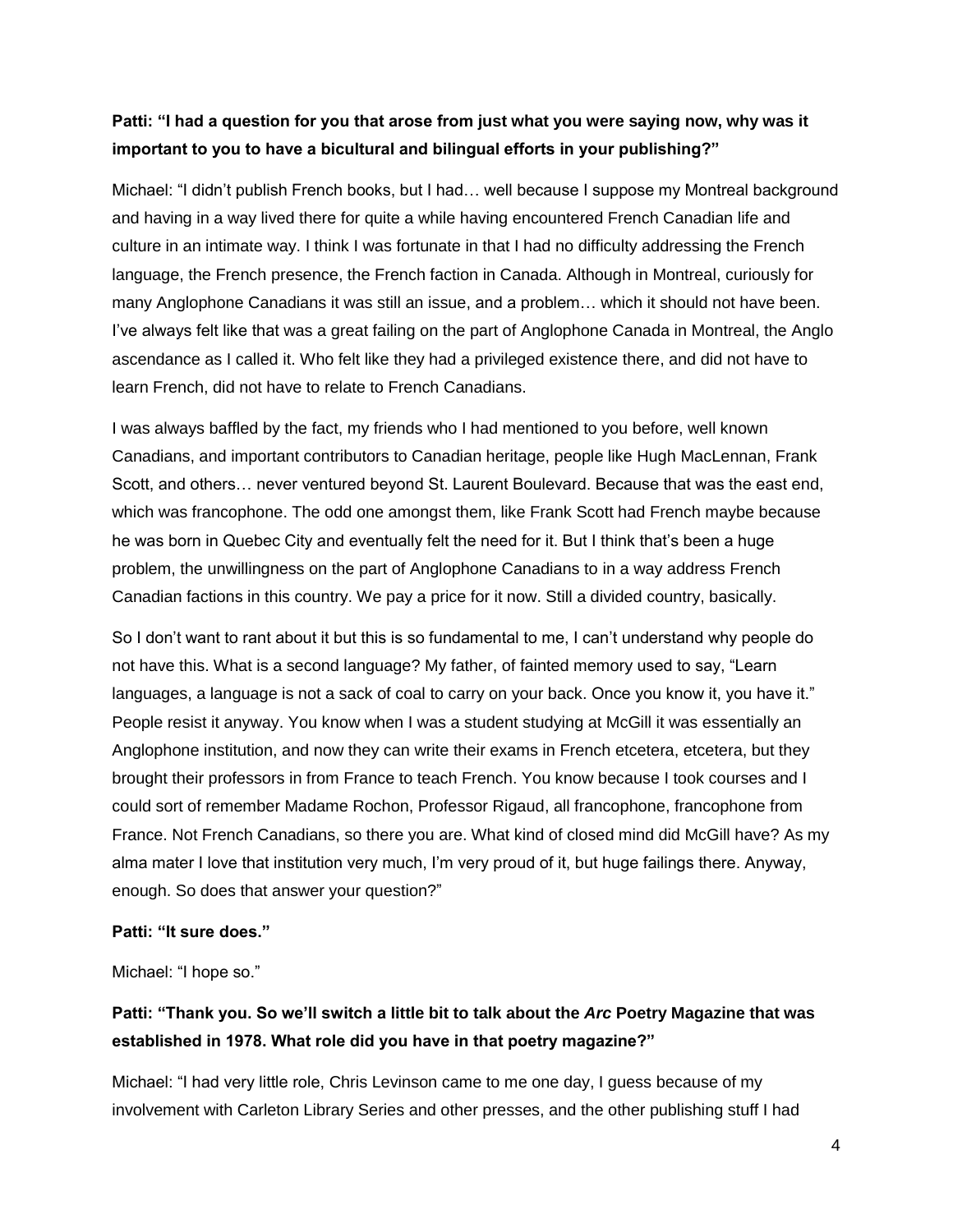done. And he said, "I'd like to start a little magazine, would you join with me?" And he had also approached Tom Hannigan, and I think the three of us in kind of the beginning there, but it was essentially Chris Levinson who carries it forward. He had all the contact information with all the younger poets in Ottawa. I had been kind of sidetracked from literature because when I got involved at Carleton Library Series I was doing sociology, geography, political science and so on, but not literature as such. And my contacts with literature were spotty, even though I was still running the Golden Dog Press parallel to Carleton Library Series, but I wasn't exactly involved in going to readings or meeting young poets, or doing any of the other things. I was more interested in the fact of being more of an archivally concerned I think, to bring stuff out of the past. Which is why I got to know people like Carl Link, Bill Morley and so on, who were major figures in the Canadian cultural establishments at that time."

## **Patti: "So what do you think the impact of the** *Arc* **Poetry Magazine had on the English department, if any?"**

Michael: "You have to ask the English department. I don't know, I suppose that… well I think that frankly, candidly, and sadly I don't know that the English department at Carleton or English departments in general are as responsive to the creativity that exists in little pockets of the department. I say that because I know from personal experience, my friend, mentor, whatever Professor Louis Dudek taught for thirty-four years or so at McGill, he was an isolated figure. Hugh MacLennan was an isolated figure. I don't know what other members of the department did there. They wrote their studies of whatever they did, which are dense an impenetrable most of the time, and they weren't interested in the fact that they were living right there among living writers.

That for me has always been an important point, literature is a living thing. It is not written by dead people. It is written by living, ongoing people, for other living ongoing people. If you study the past, you know… I'm charmed with the fact that Homer existed at some point, and I like to read Shakespeare, etcetera, etcetera, but literature is an ongoing, living thing. But when you're right there in the middle… when I went to McGill as an undergraduate and was assigned to a class being taught by Louis Dudek, and discovered that he was a poet, my jaw dropped because I always believed that poets were people like Tennyson, Swinburne, and those who had died long ago, and we studied their work out of respect, etcetera, etcetera. I was charmed to death by the fact that he was a real, living author. And then Hugh MacLennan, another real living author, Frank Scott, another real… I said, "Oh my god, literature lives and exists." And that was when I was seventeen, eighteen, but boy was that ever a powerful lesson.

**Patti: "So, to bring it back and finish up with the** *Arc* **Poetry Magazine, how did it differ from other magazines in Ottawa at that time period, in your opinion?"**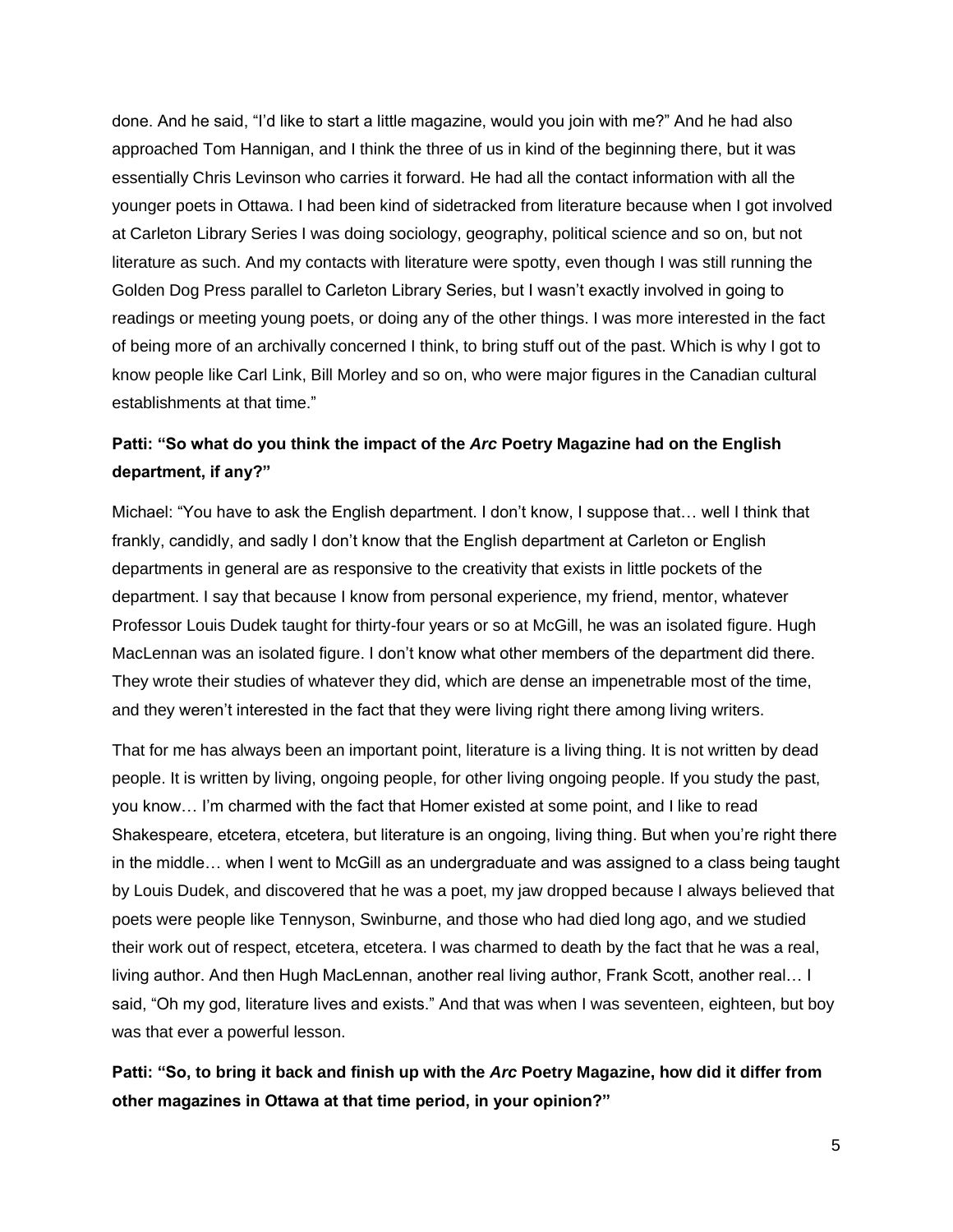Michael: "I don't think I can make a judgment, I was not in touch… were there other magazines in Ottawa at that time when *Arc* existed, when *Arc* started? There were some, well there may have been some, I don't know. There was nothing like for example what is in the English department now, *In/Words* with Collett Tracey, that's a living, ongoing thing as well. She has readings, she has students doing stuff, she has a press that she publishes with the students or has them run stuff that is quite unique. The department is not too much aware of it, either… so as it is."

# **Patti: "So let's ask you this, what do you think has been your greatest accomplishment since teaching?"**

Michael: "Well, accomplishments… someone else has to decide that. I think mostly… I take great satisfaction, most satisfaction out of the fact that I saw the literature as having to be addressed from the ground up. I think I mentioned it earlier on that you could not… and that's why I started that series Critical News on Canadian Writers, with thirteen books of criticism, etcetera, on Canadian writing, on specific authors, Frederick Grove, etcetera, Mordecai Richler and so on, Margaret Laurence. I felt again that if the student, or a serious reader could approach the literature, he or she would have to approach it, things would have to be made accessible. So if someone wants to read Margaret Laurence, and wants to know the critical opinion, is that person the average reader going to go to the library and dig out reviews? Well, no. If it exists in a book they'll be able to read that stuff. And similar to when you are teaching it, they'll be able to access and address it directly, so your class is a much richer class as a result. Similarly if you had a seventeenth century poem written in Canada, you don't have to go to the archives and take it out, you can go and find it between the covers of a book published by the Golden Dog Press, available for three or four dollars. That to me is important."

## **Patti: "So what would you say were the things that you were the most proud of in publishing, or that were major accomplishments in publishing?"**

Michael: "Exactly moving that kind of material along and making it available, in the general sense. And that's why I was happy to work with the Carleton Library Series, because we did a lot of reprinting of valuable past materials. Everything from *Lord Durham Report* to… you know, we were teaching Canadian history, etcetera. And the *Lord Durham Report* was only available in the archives. Until Rob MacDougall and Jack McClelland got together and had a number one in the Carleton Library Series, and suddenly you had to teach the political history of Canada. Before that, no. You know it was right because it sold thousands of copies. And I know when I travelled and gave lectures in Europe and so on, academics who were doing Canadian studies would say to me, "Thank you for the Carleton Library Series. We could not teach anything about Canada without the existence of that series.""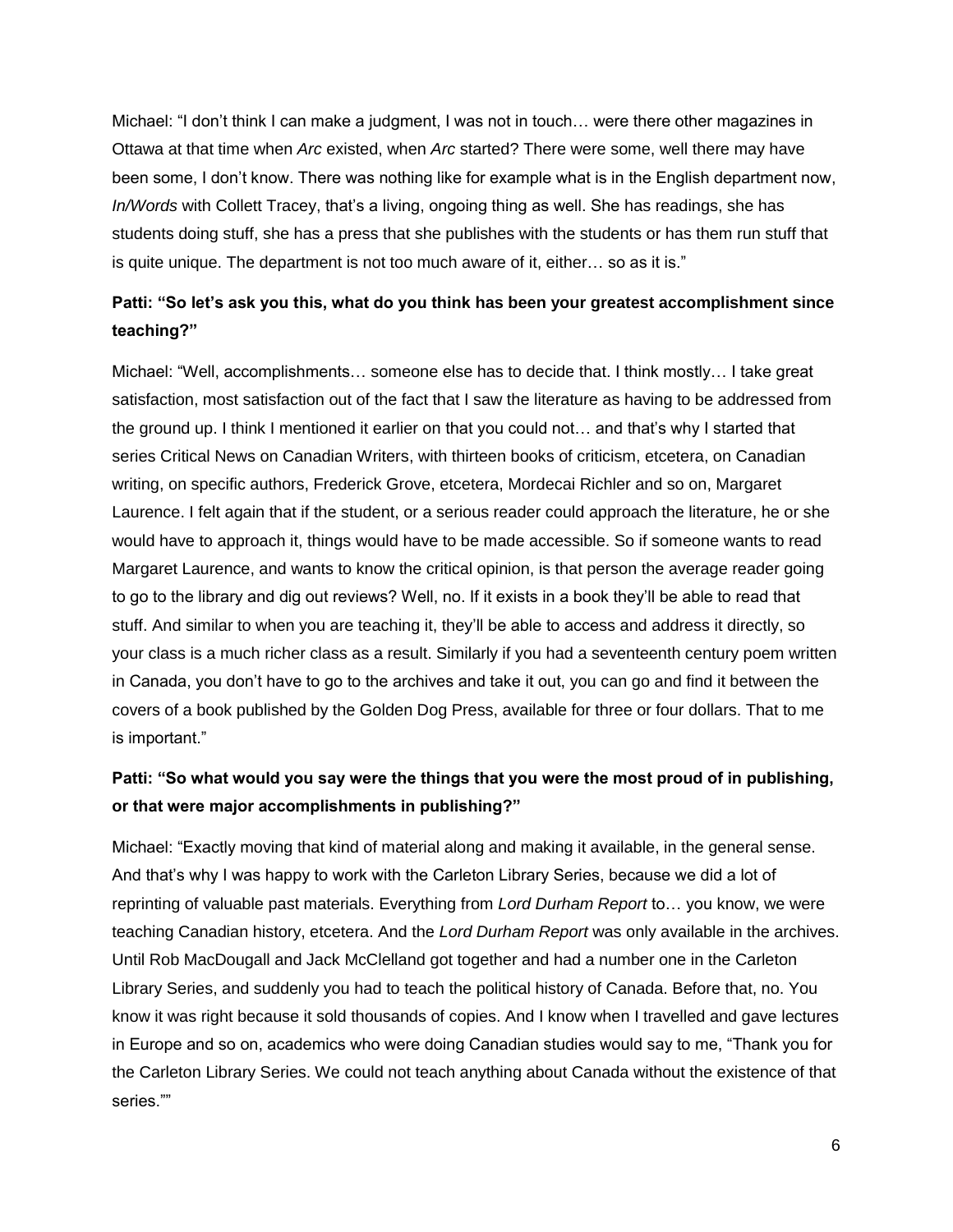#### **Patti: "Many of those books are still sold."**

Michael: "Exactly."

# **Patti: "In general, overall when you look at the breadth of your career and publishing, what would you… what are you most proud of? If you could pick one thing."**

Michael: "Doing that, doing all of the stuff that I've just said to you, Louis Dudek used to tease me about it, he wrote a poem about me in which he teased me about digging somewhere in the ground and coming out with a discovery, poking fun at my being a literary archaeologist. That's fine, you know I enjoyed reading the poem. It's… the literary history of Canada in a serious way came out of publishing in the 1970's, 60's. I was lucky to have lived at that time, at the height of my powers, as they were. And Carl Link was the editor, who I got to know, and I admired that he also had a kind of archival sense about the literature. And when I began to read the literature of Canada I realized of course that there was a lot, a lot. Even though I'd been teaching, I said my god, all of these gaps in my own knowledge. And so I went and dug stuff out, and once I read them in this precious forum wearing white gloves, I said we can bring this out and make it available, so that anyone can have access without going through the rigmarole of going to special collections or archives, those are wonderful, and they're there of course to preserve. But not only preserve, preserve and use. The use comes out of republishing, and so publishing, republishing, making things available."

# **Patti: "So now, when you look at what's being done now in literature, publishing and poetry, what matters to you now knowing those areas? Or what do you think could improve? Or that's being done very well?"**

Michael: "You know I certainly don't see myself as having changed a great deal, I continue to do what I believed in, all of the things I said. I continue to do it to this day. I have a series of books being published by Gunther in Toronto called the Voyageur. Classics, and they are aptly named, a name I devised. Voyageur being the beginning of the exploration of Canada. We are doing about two, three, four books a year depending on how things are. We're going to be publishing *In Flanders's Fields* for example, John McCrae's poem and the rest of his work which was published first in 1919. And has been essentially only available through reprint houses. That will be out again in March. And then we'll be doing Mason Delaroche's autobiography *Bring the Changes*. Then I want to do Farley Mowat's very fine work, not wolves or dogs or groundhogs, but his war experiences. A very fine piece of writing by a Canadian soldier who fought in the Second World War, which was called *The Regiment.* We'll be bringing that out in the fall, hopefully. We're negotiating for the rights to it. So as you can see a range over territory, but I enjoy that tremendously."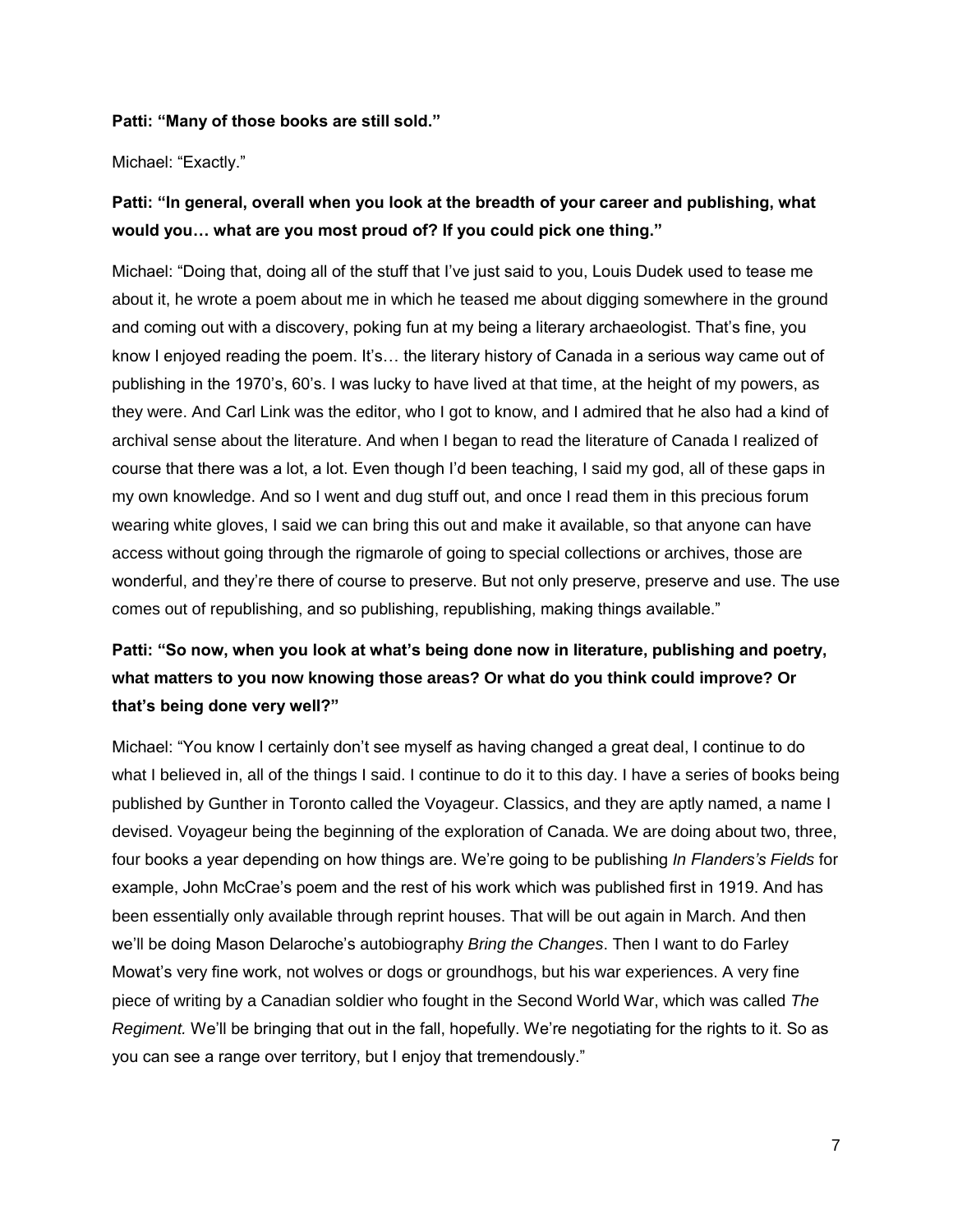## **Patti: "So we had talked a little bit before we started recording today that the oral history process has had an impact on you. Can you share a little bit of insight on that?"**

Michael: "Well it sharpened the mind, it focused me quite a bit, because in reading the two transcripts which you were good enough to provide, and I'm very grateful to the transcriber because that's a tough piece of work to do, very well done. And it made me revisit points in my own experiences in what I did in the past, and we've just skimmed the top you know Patti, it's a wonderful what's been done. But it's created a bit of a furrow into which I can now fix myself, and that furrow is rediscovering my own experiences, my own life. You know dwelling – as I told you a minute ago – on the fact that I was very fortunate to know a lot of people who made the literature of Canada in the twentieth century. I knew some better and some less well, but I knew them, and I knew what they were doing, I read their work. I met them and I bumped into them at meetings and gatherings and so on, what else can you ask for in life?"

## **Patti: "So what would you consider the pivotal periods of your career based on that reflection?"**

Michael: "I don't think there's a pivotal period in my career, once I was embarked on what I just described as much as possible it was an ongoing pivot I guess, you know. It was something that I could always fall back upon to revive me and rejuvenated my thinking, and there's always stuff to do. It's marvelous, always stuff to do. And it's sitting there, and I think what saddens me a little is I read a little bit of the work of people who are in English departments now and as I said, I wonder what they're about and what they know. Because you know it's all good and fine to talk about critical theory, but theory has to be applied to something. And if you're not totally familiar with the literature, and I have a suspicion that they are not… I don't know how strong the theory is."

## **Patti: "So you were telling me a bit about how you were viewing different eras in your career. Perhaps you could share that with us and give us a little bit of elaboration."**

Michael: "Well as a result of the interviews that we had and the questions that you gave me. I reflected on sort of the lifespan, and I said, well it actually breaks down very neatly into sections, compartments, periods, if you want to call it that. Each one of which is associated with a publishing venture, or a publishing event. The very sort of point of departure, I'm still an undergraduate at McGill at the end of my bachelor's sort of process and we start *Yes* magazine. And that runs from about 1956 to about 1963, 1964. I'd graduated already, but I carried the magazine on. Wherever I go, the magazine goes with me, and I always publish an issue or two every year.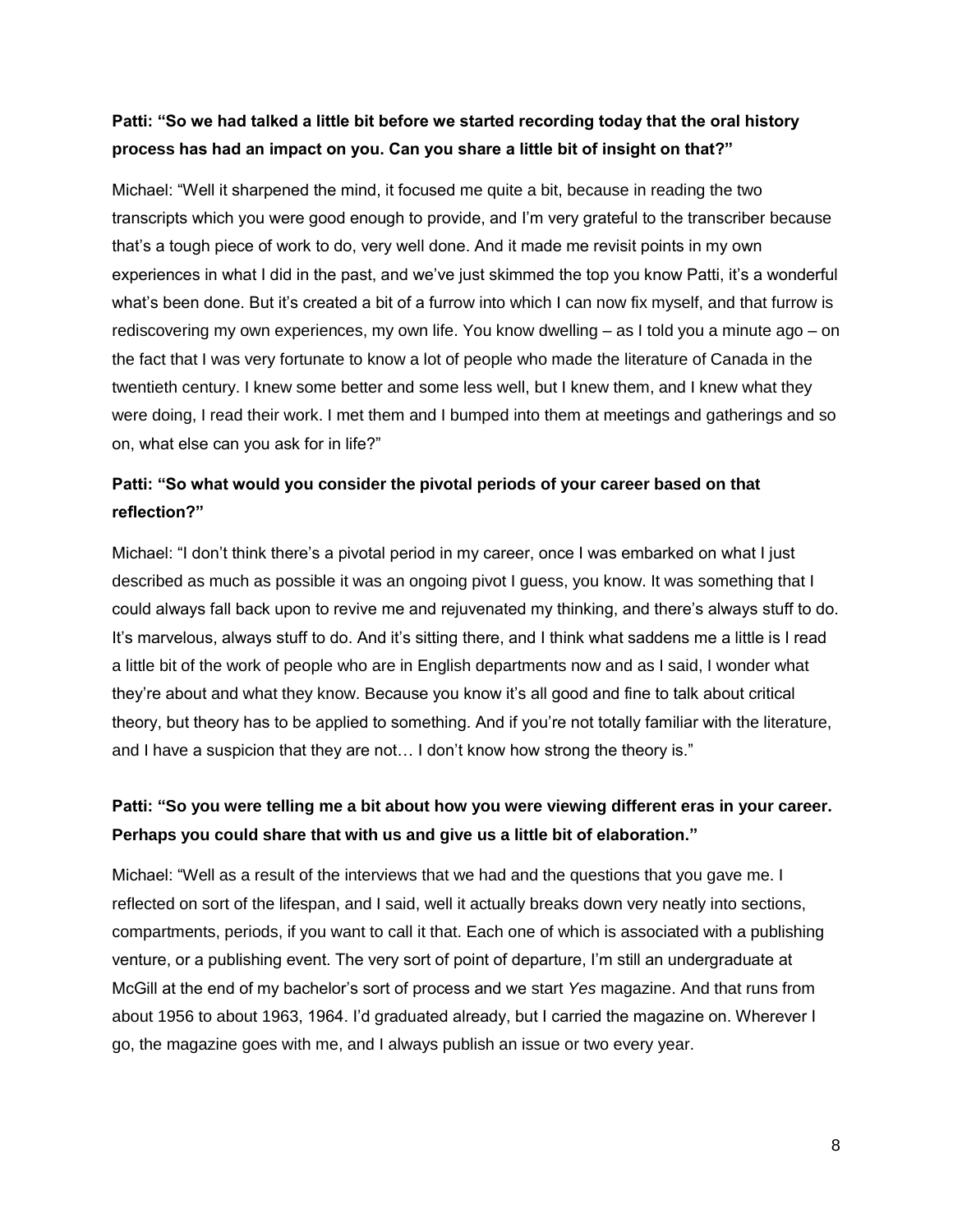And then in 1964 I find myself deciding, talking to Louis Dudek about the possibility of starting a little press. Although when we were doing *Yes* we had thought of starting a press, we wanted to call it *Yes Press*, we were delighted with *Yes Press*, what a wonderful thing. We didn't get *Yes Press* going, but we thought of it and so in '64 I spoke to Louis about it, let's start a press. He was doing a little magazine of his own called *Delta Canada* and so… no, *Delta*. Then we started *Delta Canada*, a little press also devoted to publishing new poetry, although we published the odd old piece as well – my doing there. I have a *Yes* period, a *Delta* period say from '65, our first books came out '65, oh my god… an anniversary year, 1965 and it lasted until 1971. We broke up *Delta Canada* in 1971. So six years, and then I accepted my position at Carleton and I started The Golden Dog*,* I think in '71, '72, and the first books came out in '72 and so I have a kind of Golden Dog period which collapses at the same time into the Carleton Library Series and my involvement with Carleton University.

And in between there was stuff happening you know, all the time. Which is not maybe as worthy of highlighting, maybe not as major. And so Carleton Library Series, Carleton University Press we started in 1981, '82 and then now I started Voyageur books six or seven years ago, got involved with McGill-Queens [University Press] to reissue the novels of Hugh MacLennan, we've done four now. So you know, there you have it."

### **Patti: "It's quite the career. Fifty years since the start of** *Delta***."**

Michael: "Yes."

#### **Patti: "Any last things that you would like to share with us?"**

Michael: "You'll have to read the book." [Laughter]

#### **Patti: "Well thank you Michael."**

Michael: "I tell you why, I say that because *Delta* we started in '65, I was in Montreal… I came back to Lakehead, I went to Lakehead University when it was just starting as a University, a fantastic experience too. Again, maybe not literary quite, but literary enough because there too... at Lakehead the librarian said to me, we are starting a place, it was a small building, like a high school building. The librarian came and says, "Michael, I have a small budget… here's a thousand dollars. Buy Canadian books for us, Canadian literature. And so that led me to Bernard Hampton in Montreal, the great bookseller and so you know we started to build a collection of Canadiana at the Lakehead.

Anyway, so I came back from Lakehead in '64 in December to visit my family in Montreal, we came back my children and my wife and I and that's when I went to have lunch with Louis and I said, "Louis, let's start a press, a little press." And Louis was involved with *Contact Press* at that time, which was still functioning in Toronto with Ray Souster and Peter Miller, and Louis said, "Well I don't